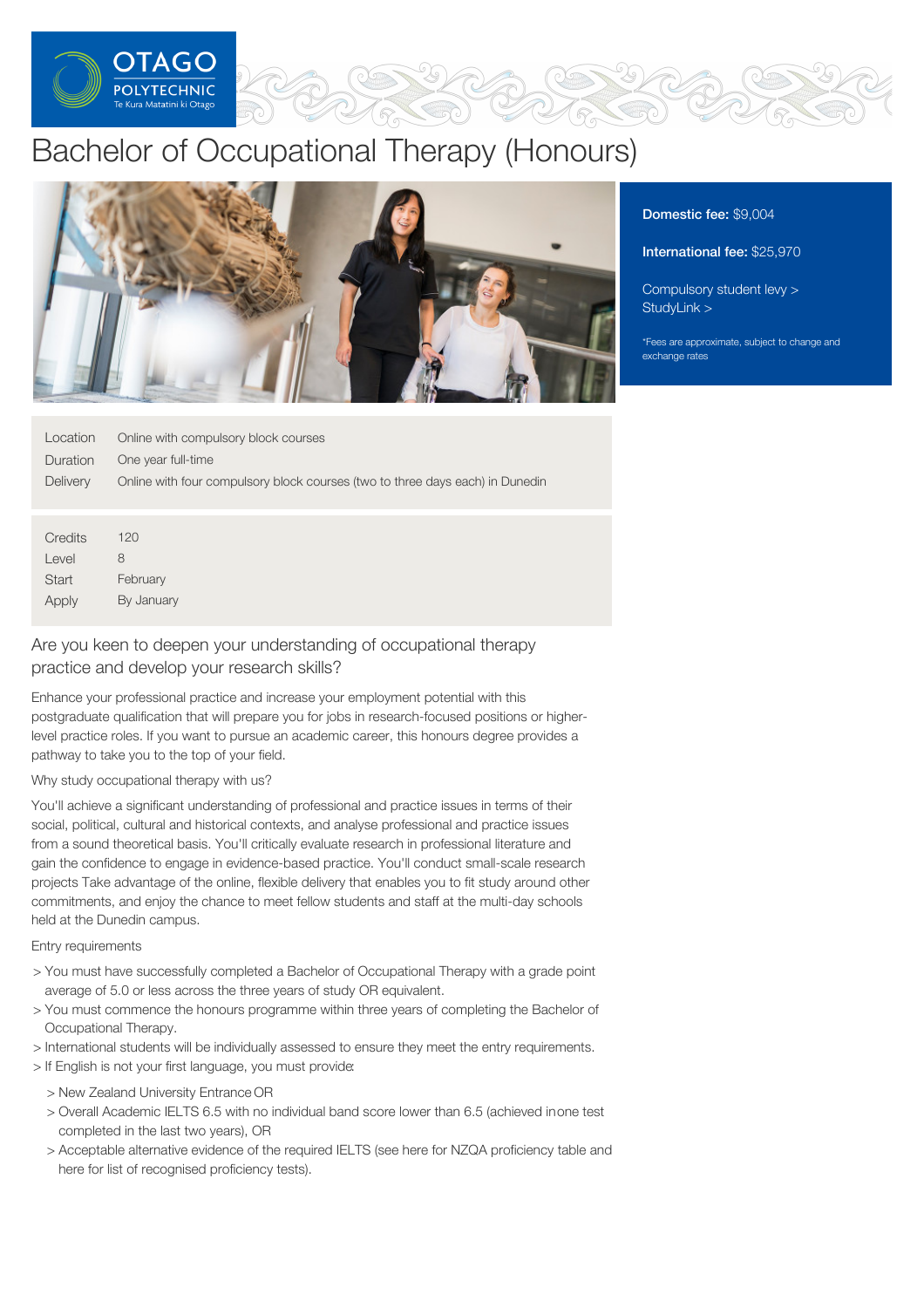If you need to improve your English Language skills, we offer a wide range of English programmes.

#### COVID-19 vaccination information

If you want to apply for this programme, we'll need to see evidence of your Covid-19 vaccinations (including types and dates). You need to have had three doses. We're legally obliged to collect this additional information from you as this programme is covered by the Covid-19 Public Health Response (Vaccination) Order 2021.

Please just complete our online application process as normal. As part of the application process, you'll be asked to provide your vaccination record.

The Government have advised that the only proof of vaccination that we can accept is a vaccination record PDF from your My Covid Record.

Find out how to get your vaccination record here >

#### Additional documentation

If you are not a graduate from the Otago Polytechnic School of Occupational Therapy and you do not have New Zealand registration you will need to provide a certified copy of your academic transcript.

#### Selection procedure

Applicants who meet the entry requirements will be accepted into the programme. Should the number of suitable applicants exceed the available places, applicants will be placed on a waiting list in date order.

Those applicants already enrolled at Otago Polytechnic will apply for the honours programme by confirming their intention with the Honours Programme Coordinator. Special circumstances can be considered on application by the student to Postgraduate, Research & Innovation Team.

#### Additional costs

As this programme is taught via extensive online resources, you must budget for internet access as well as for printing of readings/course materials. There are also compulsory Honours Schools which are either online or in Dunedin. For the Dunedin Schools you are responsible for all associated costs including transport, accommodation and meals.

#### Further study options

Advance your skills and increase your career prospects with our Master of Occupational Therapy. If you achieve a first class honours degree, you may also be able to progress straight into a doctoral programme.

#### You will study

This degree is made up of two 30 credit Level 8 courses and a 60 credit dissertation, totaling 120 credits. In order to gain the qualification, it is necessary to pass both courses and the dissertation on your first attempt.

#### Your workload

If enrolled full time you should allocate approximately 36-40 hours per week for study. These hours cover attendance at fortnightly web-based sessions, online discussions and reading, as well as research for your assessments for each course. In the first semester, you will work on your proposal and then ethics application (if required). In the second semester, you will undertake the research project. The average hours per week for semester two are harder to stipulate as the process of completing a dissertation is based very much on the individual. If enrolled part time the process is extended over a two year period.

#### Qualification structure

|          | SMS Code   Course Title  |   | Level Credit |
|----------|--------------------------|---|--------------|
|          | Compulsory               |   |              |
| BH435001 | Research for Practice    | 8 | 30           |
|          | BH436001 Research Design | 8 | 30           |
|          | BH500002 Dissertation    | 8 | 60           |
|          | Total                    |   | 120          |

Postgraduate academic staff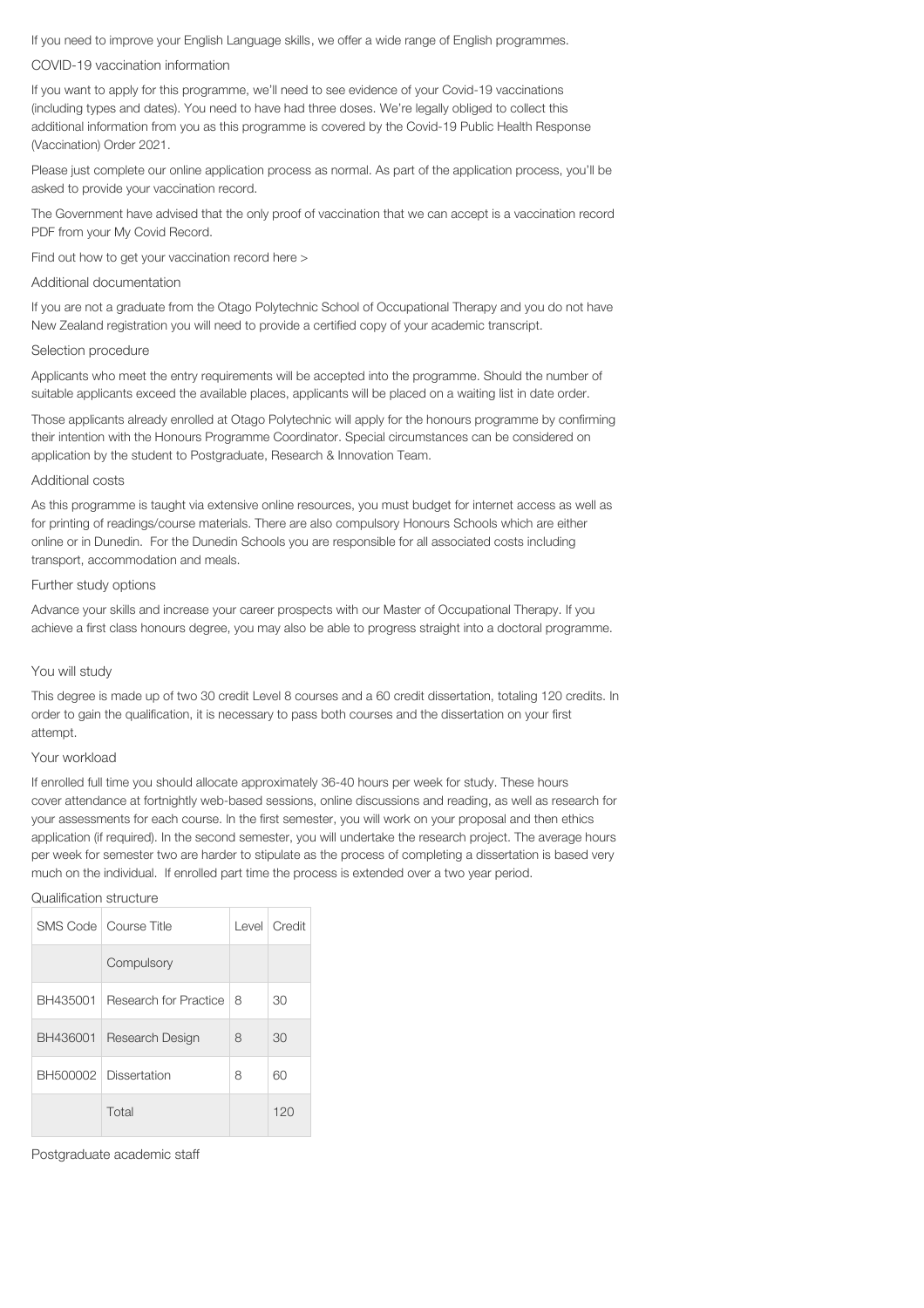Jackie Herkt - Academic Leader Jackie.herkt@op.ac.nz Helen Jeffery - Senior Lecturer/Postgraduate Programmes Lead Helen.jeffery@op.ac.nz Debbie Davie - Administrator, Postgraduate Programmes Debbie.davie@op.ac.nz Assoc. Prof. Linda Robertson - Associate Professor/Research Coordinator Linda.robertson@op.ac.nz Sian Griffiths - Principal Lecturer/Honours Coordinator Sian.griffiths@op.ac.nz Prof. Mary Butler - Professor/Masters Coordinator Mary.butler@op.ac.nz